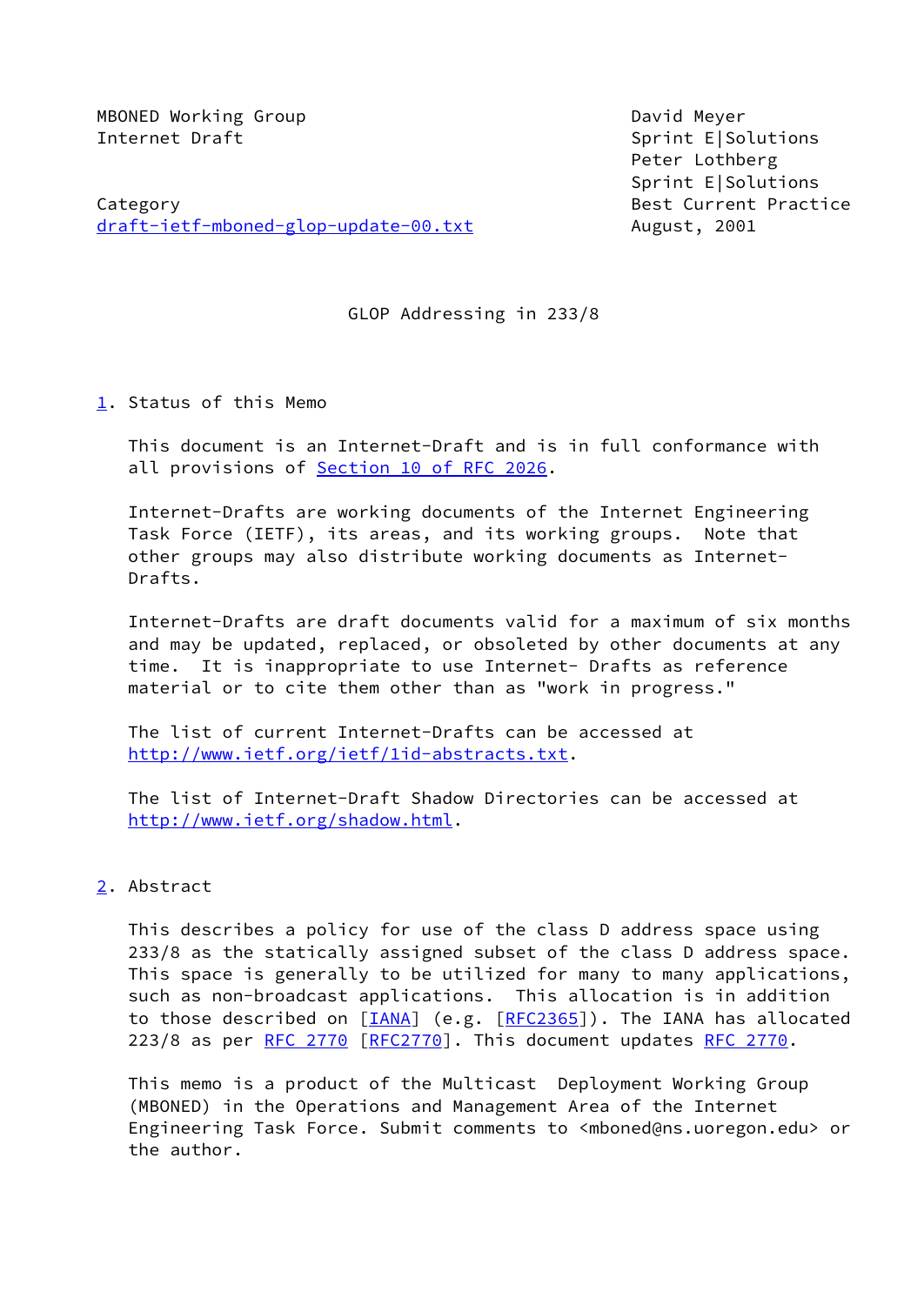<span id="page-1-0"></span>[3](#page-1-0). Copyright Notice

Copyright (C) The Internet Society (2001). All Rights Reserved.

### <span id="page-1-1"></span>[4](#page-1-1). Problem Statement

 Multicast addresses have traditionally been allocated by a dynamic mechanism such as SDR [[SAP](#page-4-0)]. However, many current multicast deployment models are not amenable to dynamic allocation. For example, many content aggregators require group addresses which are fixed on a time scale which is not amenable to allocation by a mechanism such as described in [\[SAP](#page-4-0)]. Perhaps more seriously, since there isn't general consensus by providers, content aggregators, or application writers as to the allocation mechanism, the Internet is left without a coherent multicast address allocation scheme.

 The MALLOC working group has created a specific strategy for global multicast address allocation [RFC2730, [RFC2909](https://datatracker.ietf.org/doc/pdf/rfc2909)]. However, this approach has not been widely implemented or deployed. This document proposes a solution for a subset of the problem, namely, those cases not covered by Source Specific Multicast [\[SS\]](#page-4-1).

<span id="page-1-2"></span>[5](#page-1-2). Address Space

The IANA has allocated 223/8 as per [RFC 2770](https://datatracker.ietf.org/doc/pdf/rfc2770) [\[RFC277](https://datatracker.ietf.org/doc/pdf/rfc277)]. [RFC 2770](https://datatracker.ietf.org/doc/pdf/rfc2770) describes the administration of middle two octetes of 233/8 in a manner similar to that described in [RFC1797:](https://datatracker.ietf.org/doc/pdf/rfc1797)

 0 1 2 3 4 5 6 7 8 9 0 1 2 3 4 5 6 7 8 9 0 1 2 3 4 5 6 7 8 9 0 1 +-+-+-+-+-+-+-+-+-+-+-+-+-+-+-+-+-+-+-+-+-+-+-+-+-+-+-+-+-+-+-+-+ | 233 | 16 bits AS | local bits | +-+-+-+-+-+-+-+-+-+-+-+-+-+-+-+-+-+-+-+-+-+-+-+-+-+-+-+-+-+-+-+-+

## <span id="page-1-3"></span>[5.1](#page-1-3). Example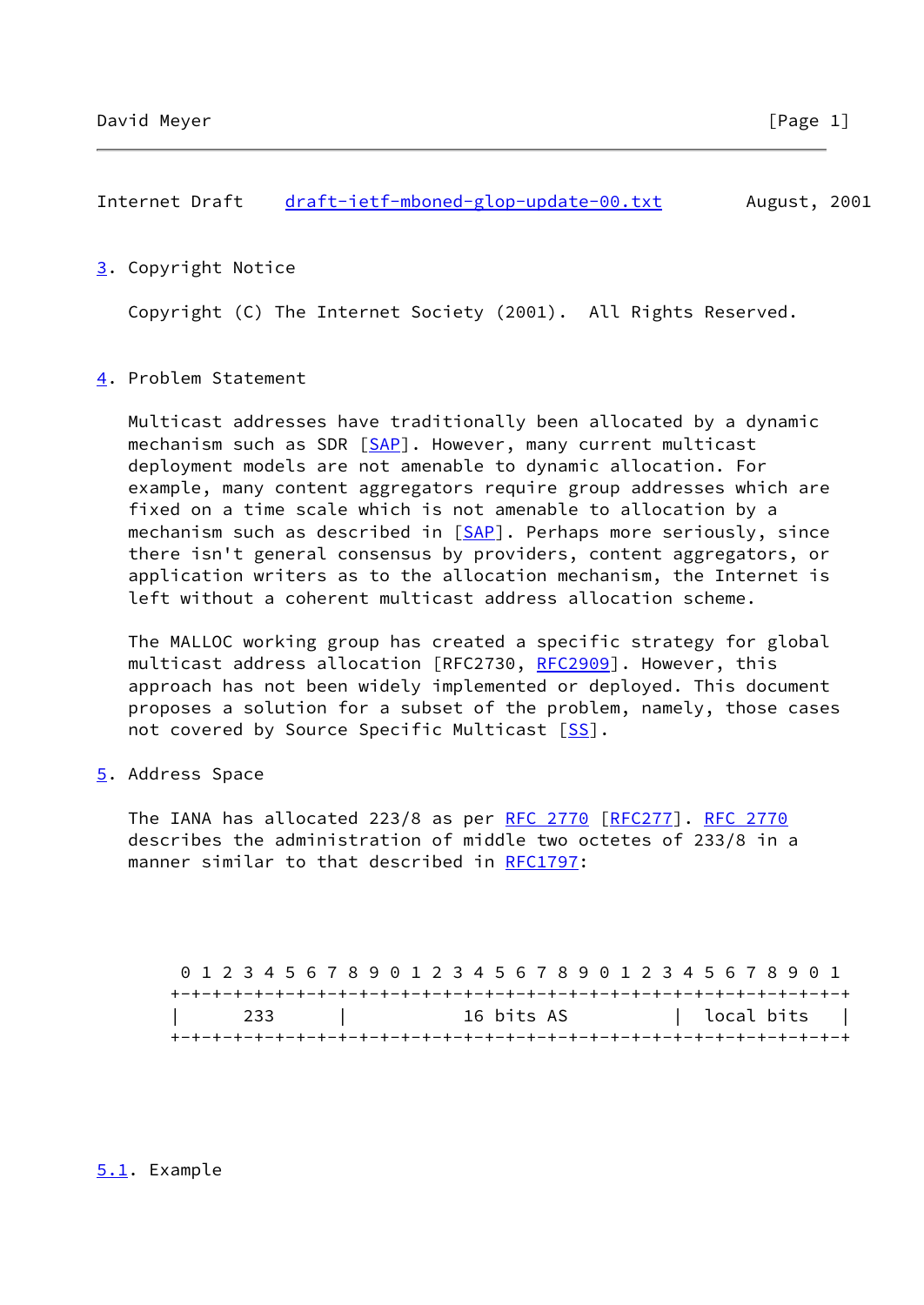Consider, for example, AS 5662. Written in binary, left padded with 0s, we get 0001011000011110. Mapping the high order octet to the second octet of the address, and the low order octet to the third octet, we get 233.22.30/24.

David Meyer [Page 2]

Internet Draft [draft-ietf-mboned-glop-update-00.txt](https://datatracker.ietf.org/doc/pdf/draft-ietf-mboned-glop-update-00.txt) August, 2001

#### <span id="page-2-0"></span>[6](#page-2-0). Allocation

As mentioned above, the allocation proposed here follows the [RFC1797](https://datatracker.ietf.org/doc/pdf/rfc1797) (case 1) allocation scheme, modified as follows: the high order octet has the value 233, and the next 16 bits are a previously assigned Autonomous System number (AS), as registered by a network registry and listed in the RWhois database system. This allows a single /24 per AS.

As was the case with [RFC1797](https://datatracker.ietf.org/doc/pdf/rfc1797), using the AS number in this way allows automatic assignment of a single /24 to each service provider and does not require a registration step.

#### <span id="page-2-1"></span>[6.1](#page-2-1). Private AS Space

The address space mapped to the private AS space [\[RFC1930](https://datatracker.ietf.org/doc/pdf/rfc1930)] is assigned to the IRRs to assign as per their local policy [\[RFC3138](https://datatracker.ietf.org/doc/pdf/rfc3138)].

#### <span id="page-2-2"></span>[7](#page-2-2). Security Considerations

 The approach described here may have the effect of reduced exposure to denial of space attacks based on dynamic allocation. Further, since dynamic assignment does not cross domain boundaries, well known intra-domain security techniques can be applied.

#### <span id="page-2-3"></span>[8](#page-2-3). IANA Considerations

The IANA should assign 233/8 for this purpose.

#### <span id="page-2-4"></span>[9](#page-2-4). Acknowledgments

This idea originated with Peter Lothberg's idea that we use the same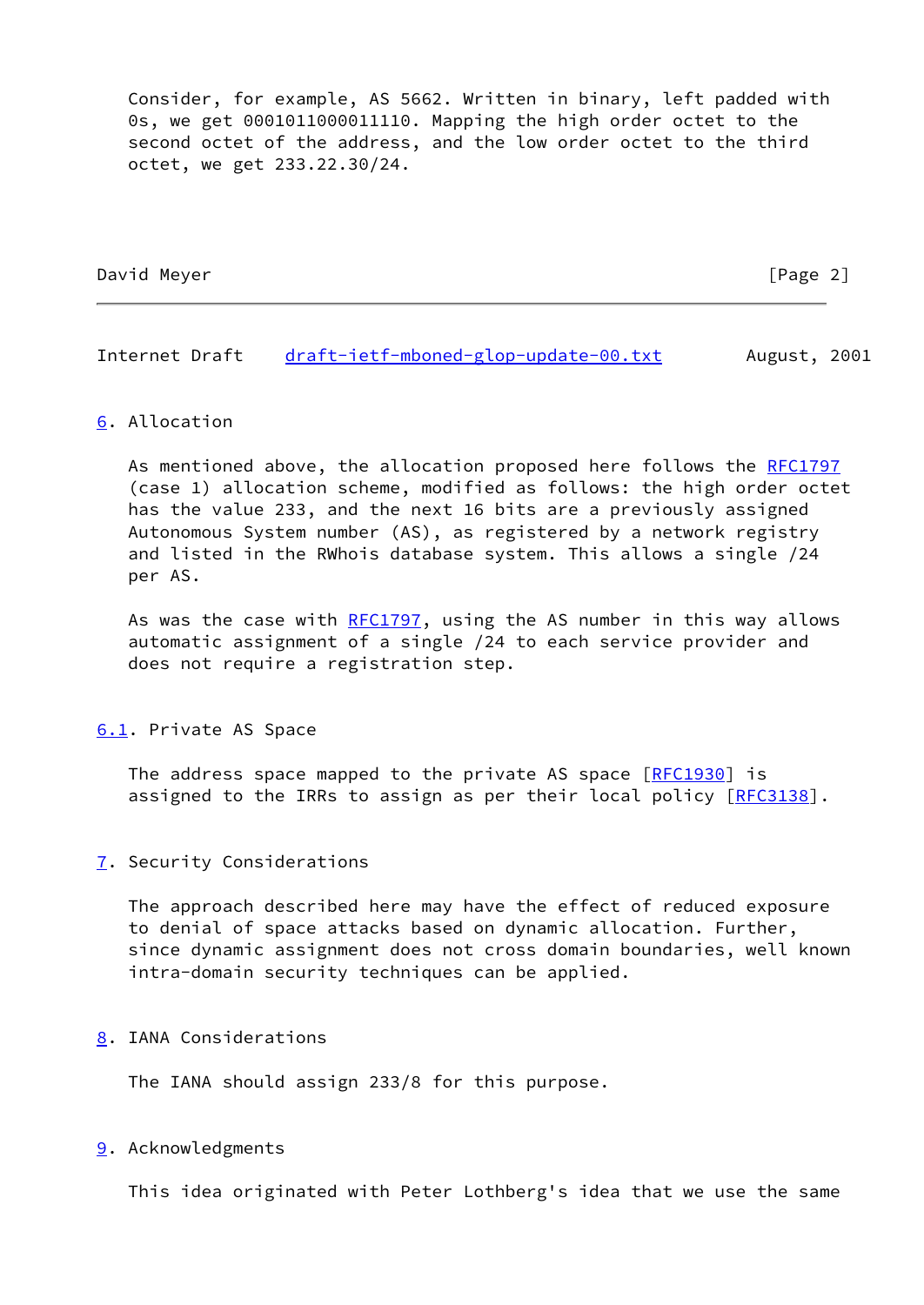allocation (AS based) as described in  $RFC$  1797 in the class D address space. Randy Bush and Mark Handley contributed many insightful comments.

| David Meyer |
|-------------|
|             |

 $[Page 3]$ 

| Internet Draft | draft-ietf-mboned-glop-update-00.txt | August, 2001 |
|----------------|--------------------------------------|--------------|
|----------------|--------------------------------------|--------------|

<span id="page-3-1"></span>[10.](#page-3-1) References

<span id="page-3-0"></span>

| [IANA]                           | http://www.iana.org/numbers.html                                                                                                        |
|----------------------------------|-----------------------------------------------------------------------------------------------------------------------------------------|
| $\lceil \mathsf{RFC1797} \rceil$ | IANA, "Class A Subnet Experiment", RFC 1797,<br>April, 1995.                                                                            |
| [REC1930]                        | J. Hawkinson, et. al., "Guidelines for creation,<br>selection, and registration of an Autonomous<br>System (AS)", RFC1930, March, 1996. |
| [RFC2365]                        | David Meyer, "Administratively Scoped IP<br>Multicast", July, 1998.                                                                     |
| [RFC2374]                        | R. Hinden, et. al., "An IPv6 Aggregatable Global<br>Unicast Address Format", July, 1998.                                                |
| [RFC2730]                        | B. Patel, et. al., "Multicast Address Dynamic<br>Client Allocation Protocol (MADCAP)", RFC2730,<br>December, 1999.                      |
| [RFC2770]                        | D. Meyer and P. Lothberg, "GLOP Addressing in<br>233/8", RFC 2770, Feburary, 2000.                                                      |
| [RFC2909]                        | D. Estrin, et. al., "The Multicast Address-Set<br>Claim (MASC) Protocol", RFC2909, September 2000.                                      |
| [RFC3138]                        | D. Meyer "Extended Assignmentns in 233/8", RFC<br>3138, June 2001.                                                                      |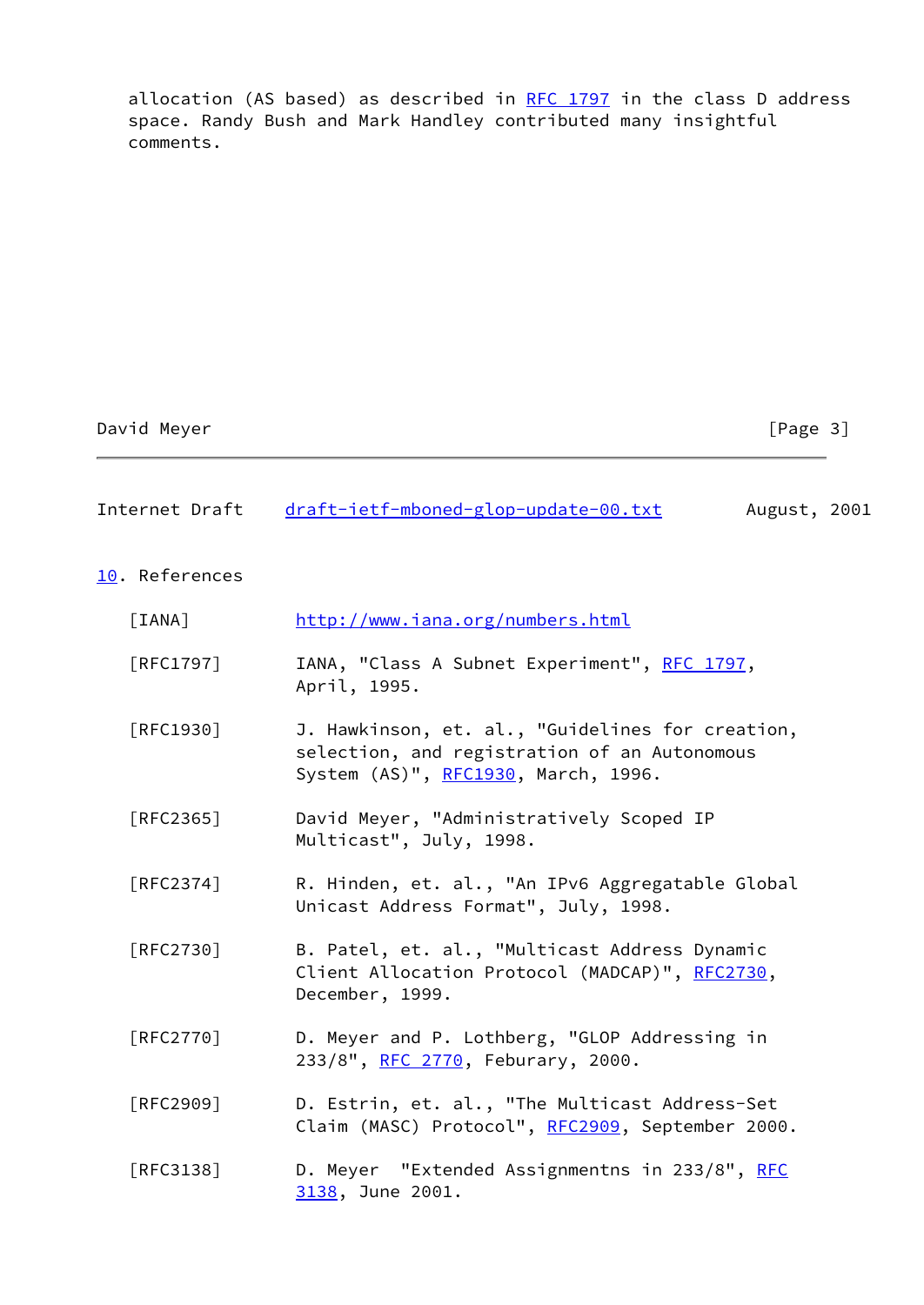<span id="page-4-1"></span><span id="page-4-0"></span>

| [SAP]             | Handley, Mark, "SAP: Session Announcement<br>Protocol", draft-ietf-mmusic-sap-00.txt, November, |
|-------------------|-------------------------------------------------------------------------------------------------|
| 1996.             |                                                                                                 |
| [SS]<br>multicast | www.isi.edu/in-notes/iana/assignments/single-source-                                            |

| David Meyer | [Page 4] |
|-------------|----------|
|             |          |

| July, 2001 |
|------------|
|------------|

<span id="page-4-2"></span>[11.](#page-4-2) Author's Address

 David Meyer Sprint VARESA0104 12502 Sunrise Valley Drive Reston VA, 20196 Email: dmm@sprint.net

 Peter Lothberg Sprint VARESA0104 12502 Sunrise Valley Drive Reston VA, 20196 Email: roll@sprint.net

<span id="page-4-3"></span>[12.](#page-4-3) Full Copyright Statement

Copyright (C) The Internet Society (2001). All Rights Reserved.